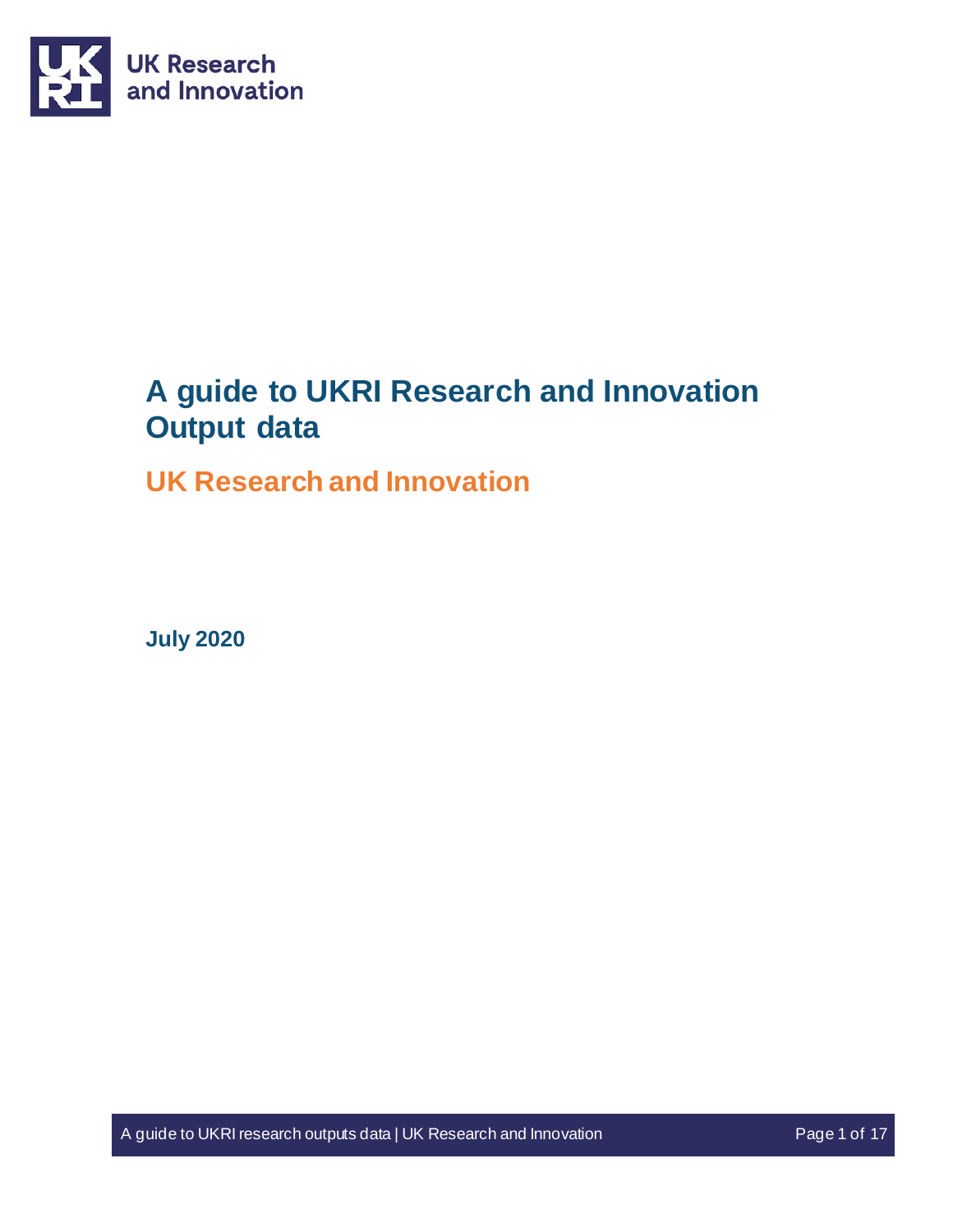

# **Contents**

A guide to UKRI research outputs data | UK Research and Innovation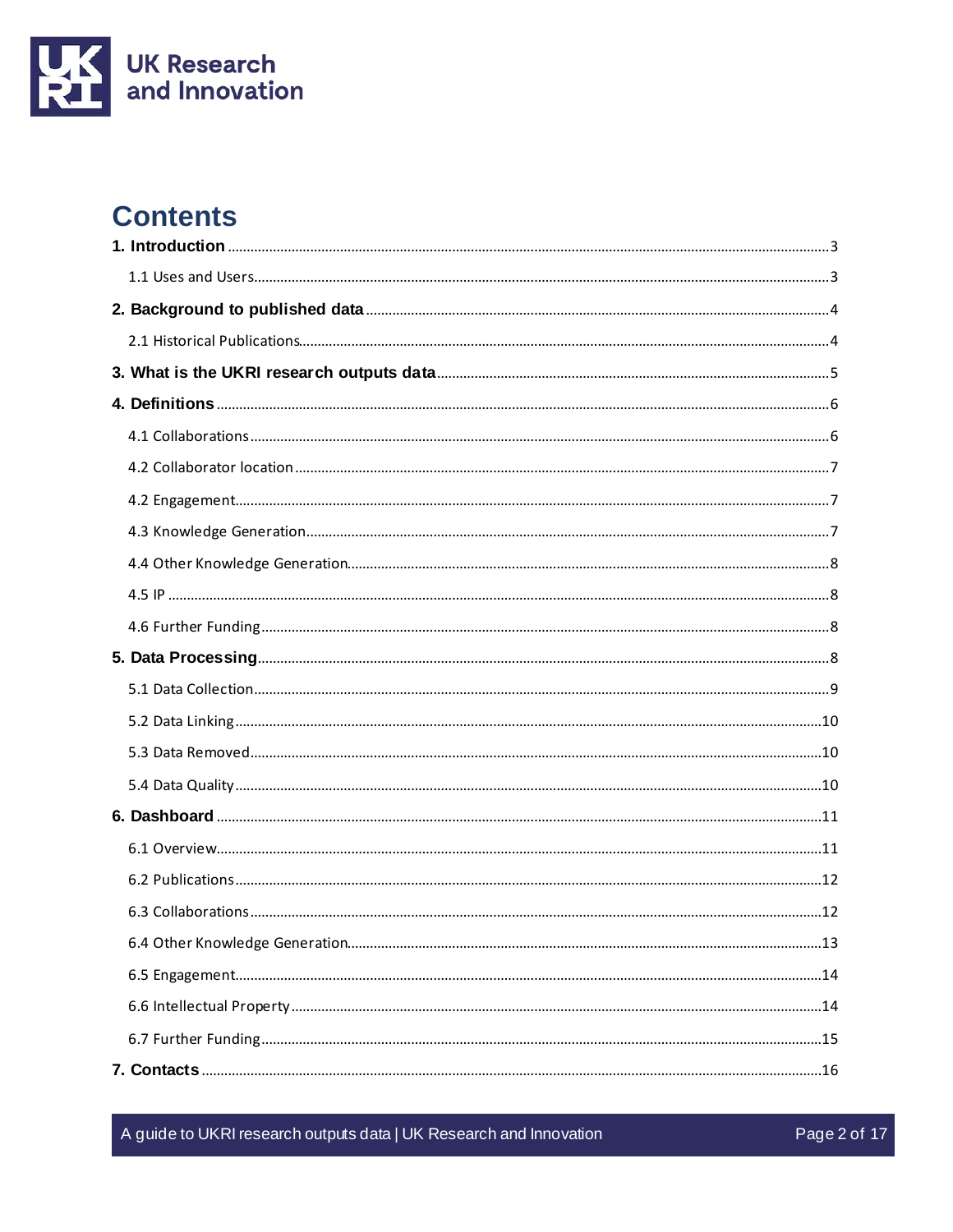

# <span id="page-2-0"></span>**1. Introduction**

This document provides a comprehensive guide to the UKRI research outputs published by UK Research and Innovation.

The key areas covered in this guide are:

- Background to published data
- Definitions and coverage
- Data processing

### <span id="page-2-1"></span>**1.1 Uses and Users**

UKRI has a responsibility to demonstrate the value and impact of research supported through public funding. The published data are used to report and engage with the academic community, the wider public and government to demonstrate the following:

Advocacy - justification for additional funding and explaining research impact.

Accountability – providing the evidence of delivery from our research funding.

Analysis – the base for tracking progress, productivity and impact of UKRI funded research.

Allocation – providing evidence to support prioritisation across different sectors/strategic aims or programmes.

Efficiency – used as replacement for final reporting, ensuring data is accessible and useable.

Openness – further details about impacts are shared via Gateway to Research.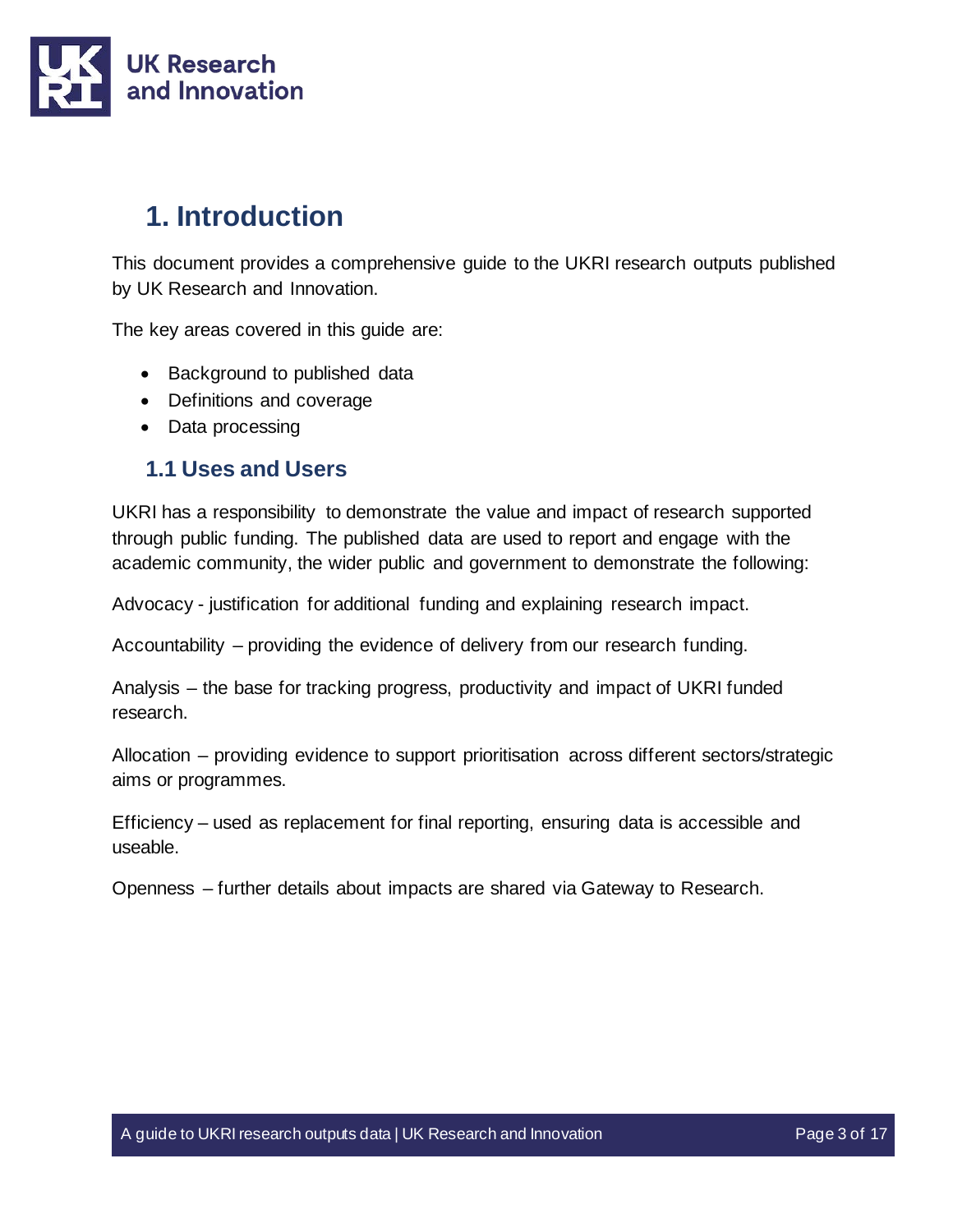

# <span id="page-3-0"></span>**2. Background to published data**

UKRI brings together the seven Research Councils, Innovate UK, and Research England into one organisation. The release of data here was published in the UKRI Annual Report and Accounts 2019-20, Annex – Performance Metrics. < add link once published>

It includes data for Research Councils and Innovate UK. Research England are not currently included.

### **2.1 Historical Publications**

<span id="page-3-1"></span>Prior to the formation of UKRI research output data was published as an agreed set of common indicators in Research Councils Impact Reports. This UKRI wide publication replaces previous methodologies and as such the following webpages will no longer be updated:

<https://ahrc.ukri.org/newsevents/publications/impactreports/>

<https://bbsrc.ukri.org/news/planning/impact-reports/>

<https://epsrc.ukri.org/newsevents/news/impactreport201617/>

[https://esrc.ukri.org/news-events-and-publications/publications/corporate](https://esrc.ukri.org/news-events-and-publications/publications/corporate-publications/impact-reports/)[publications/impact-reports/](https://esrc.ukri.org/news-events-and-publications/publications/corporate-publications/impact-reports/)

<https://mrc.ukri.org/publications/browse/mrc-investing-for-impact-report-2017/>

<https://nerc.ukri.org/about/perform/reporting/reports/>

<https://stfc.ukri.org/files/stfc-impact-report-2017/>

For the 2019 researchfish® submission a consolidated Research Councils analysis was shared this will no longer be updated:

[https://www.ukri.org/funding/information-for-award-holders/research-outcomes/what-we](https://www.ukri.org/funding/information-for-award-holders/research-outcomes/what-we-do-with-the-outcomes-information-weve-collected/)[do-with-the-outcomes-information-weve-collected/](https://www.ukri.org/funding/information-for-award-holders/research-outcomes/what-we-do-with-the-outcomes-information-weve-collected/)

Innovate UK did not previously publish or report on the data collected via their project completion form which began in 2018.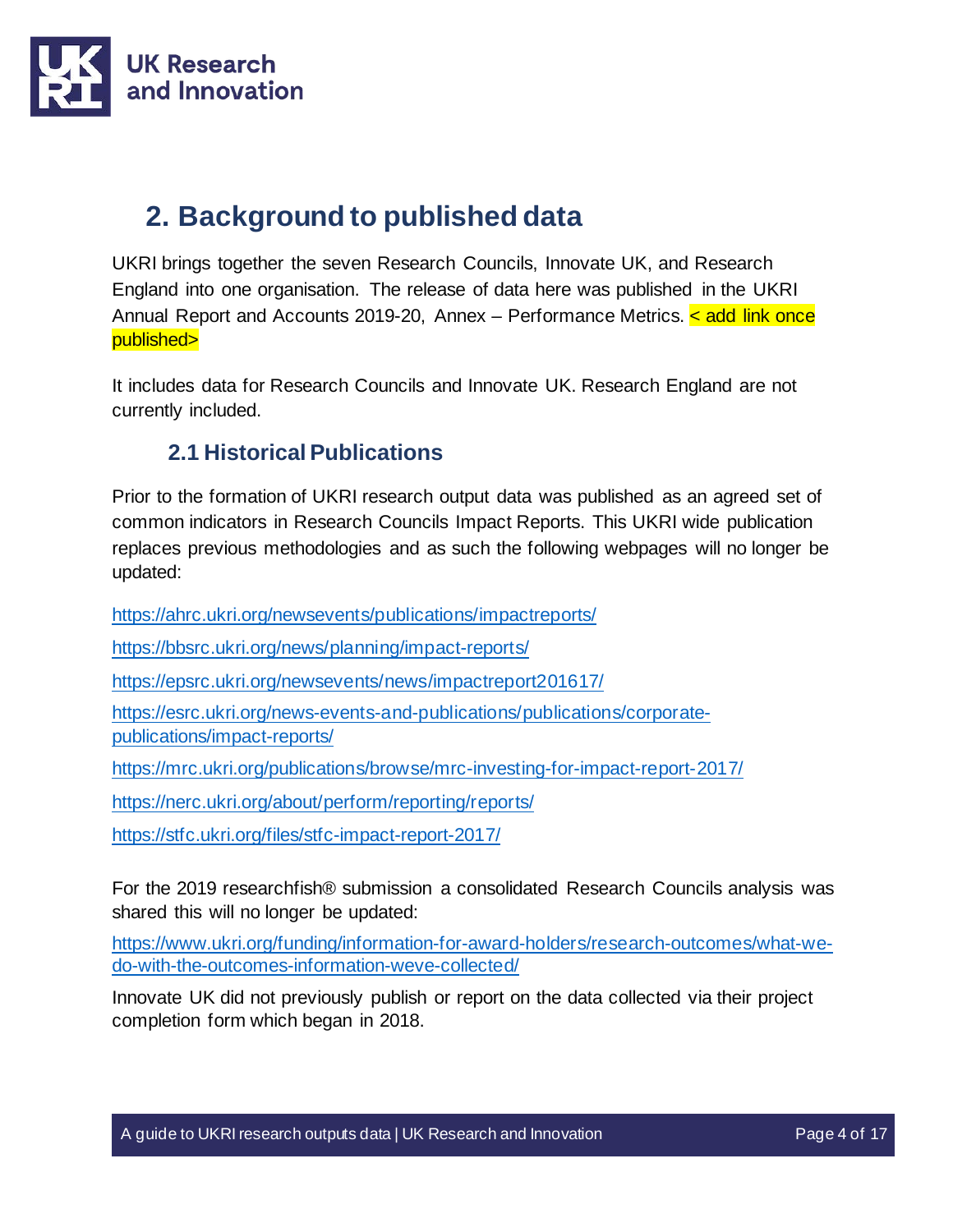

# <span id="page-4-0"></span>**3. What is the UKRI research outputs data**

The UKRI research outputs data release shows the instances of output types realised by year the award started between 2013 and 2019. It combines data obtained through researchfish® for the Research Councils and Innovate UK's Project Completion Form.

The data from the two systems is combined and presented in a series of tables showing:

**Collaborations**: Research collaborations take the form of joint funding, exchanging expertise, access to wide ranging facilities and equipment, accessing datasets, working across different sectors. This indicator relates to new collaborations as reported after the award has started. One award can have many collaborations involving many collaborators.

**Collaborator location**: International collaboration shows that researchers are collaborating with organisations around the world and gaining access to internationally competitive facilities and infrastructure.

**Engagement**: Researchers engage with a wide variety of audiences and stakeholders to communicate research outcomes, disseminate knowledge, stimulate public awareness, and encourage public engagement and dialogue. The engagement activities indicator helps demonstrate the extent to which researchers are engaging with others including audiences outside academia.

**Knowledge generation:** Publications are a mechanism used to disseminate the findings of research to a wider audience; increasing the visibility of research, the diffusion of knowledge and the advancement of research.

**Other types of knowledge generation:** Other Knowledge Generation includes Artistic and Creative outputs, Research Models and Databases, Software and Technical Products, Research Tools and Methods, and Medical Products, Interventions and Clinical Trials.

**Further Funding**: This data includes additional funding from UKRI and other funders to continue or advance the research.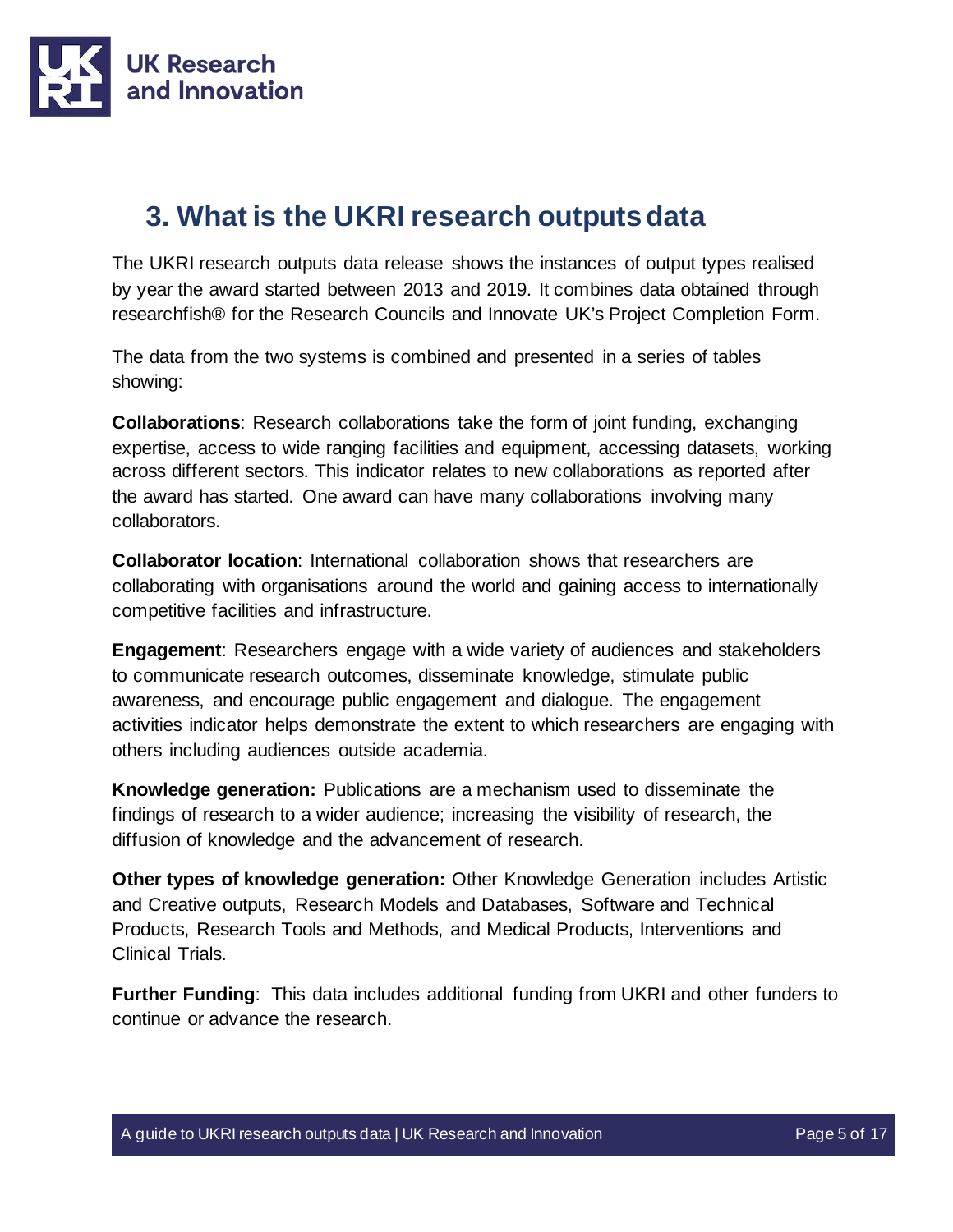

**Intellectual Property (IP):** This indicator includes the generation of patents, copyrights and trademarks as an output of the research. This data does not include Innovate UK as their current online survey collects data on IP used as part of the project.

# <span id="page-5-0"></span>**4. Definitions**

The following calculations are used across all output types:

**Year Award Started:** All output types are grouped by the year the award started. This allows consistency between the data collected by Research Councils and Innovate UK.

**Number/instances of output type:** Each output is assigned a unique ID. A distinct count of this ID is used to calculate the number/instances of the output type.

**Number of awards with 1 or more instance of an output type:** The distinct count of the grant references reporting one or more instances of an output type.

**Total number of awards:** Is the total number of awards in the respective outcomes system. Where an output type includes both Research Council and Innovate UK data the combined total from the two systems is used.

#### **Percentage of the total awards:**

$$
= \left(\frac{number\ of\ awards\ with\ 1\ or\ more\ instances\ of\ an\ output\ type}{total\ number\ of\ awards\ in\ the\ system}\right)X\ 100
$$

### <span id="page-5-1"></span>**4.1 Collaborations**

Research Council data only.

Number of collaborations: A collaboration is a group of collaborators. Each collaboration is assigned a unique ID. A distinct count of this ID is used calculate the number of collaborations.

Number of collaborators: A collaborator is an organisation involved in a collaboration. Each collaborator is assigned a unique ID. A distinct count of this ID is used to calculate the number of collaborators.

A guide to UKRI research outputs data | UK Research and Innovation Page 6 of 17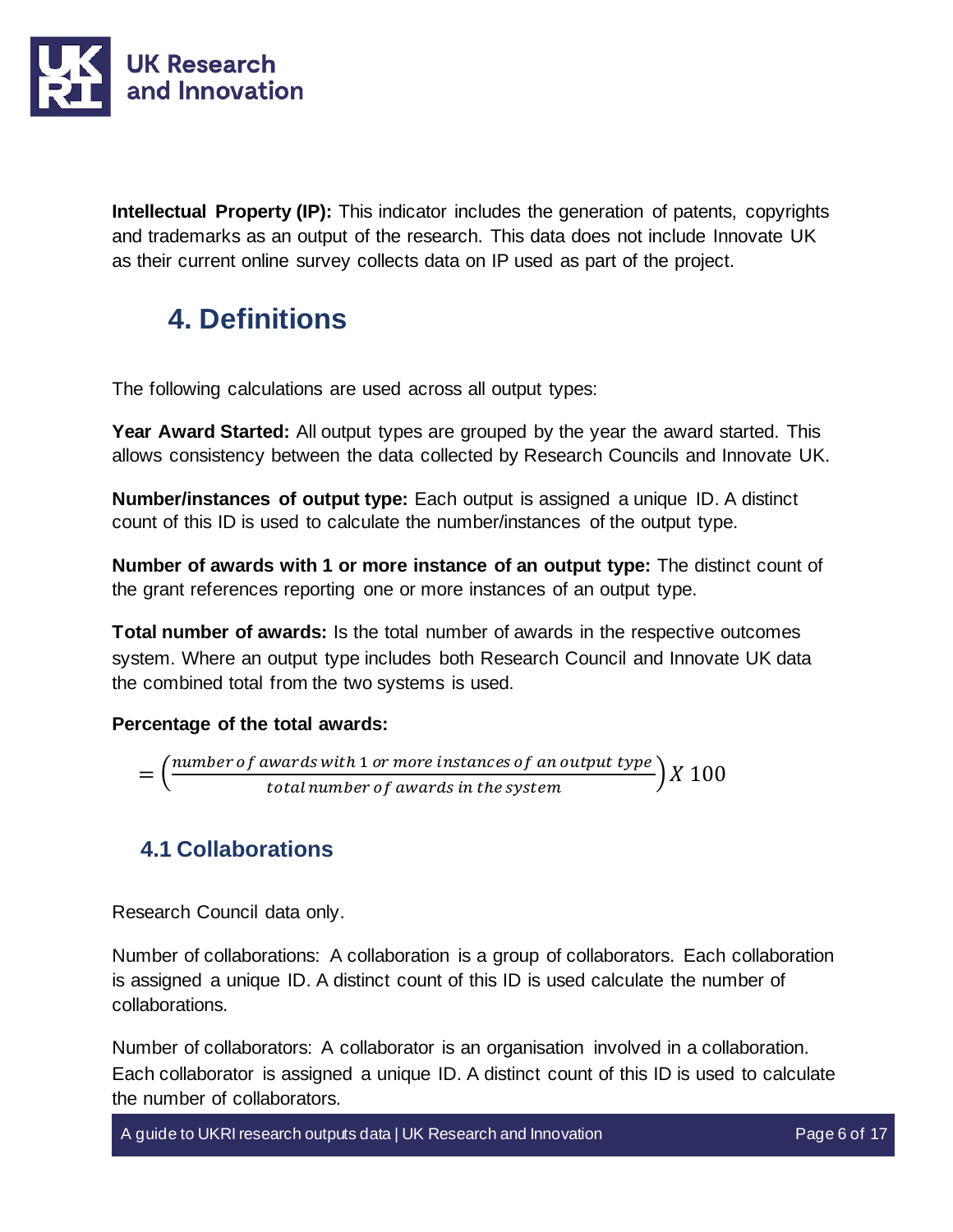

The Number of Collaborators is broken down by the organisation type: Academic/University/Learned Society; Charity/Non Profit; Private; Public (including NHS Trusts); and Other (includes unknown and organisations which have multiple organisation types).

## <span id="page-6-0"></span>**4.2 Collaborator location**

Research Council data only.

The number of awards and collaborators is broken down by the country that the collaborator is based in. Any collaborators with an unknown country are excluded.

First the country is determined as UK or International. If the country is not "United Kingdom" then it is marked as international, else it is marked as UK.

For each award the number of UK and International collaborators is counted, and each award is assigned to UK only, International only or Both using the below logic:

| Location           | Number of UK<br>collaborators | Number of international<br>collaborators |
|--------------------|-------------------------------|------------------------------------------|
| UK only            | $1+$                          |                                          |
| International only |                               |                                          |
| <b>Both</b>        |                               |                                          |

### <span id="page-6-1"></span>**4.2 Engagement**

Research Council data only.

Instances of Engagement Activities: Each engagement activity is assigned a unique ID. A distinct count of this unique ID is used to calculate the instances of engagement activities.

### <span id="page-6-2"></span>**4.3 Knowledge Generation**

Research Council and Innovate UK data.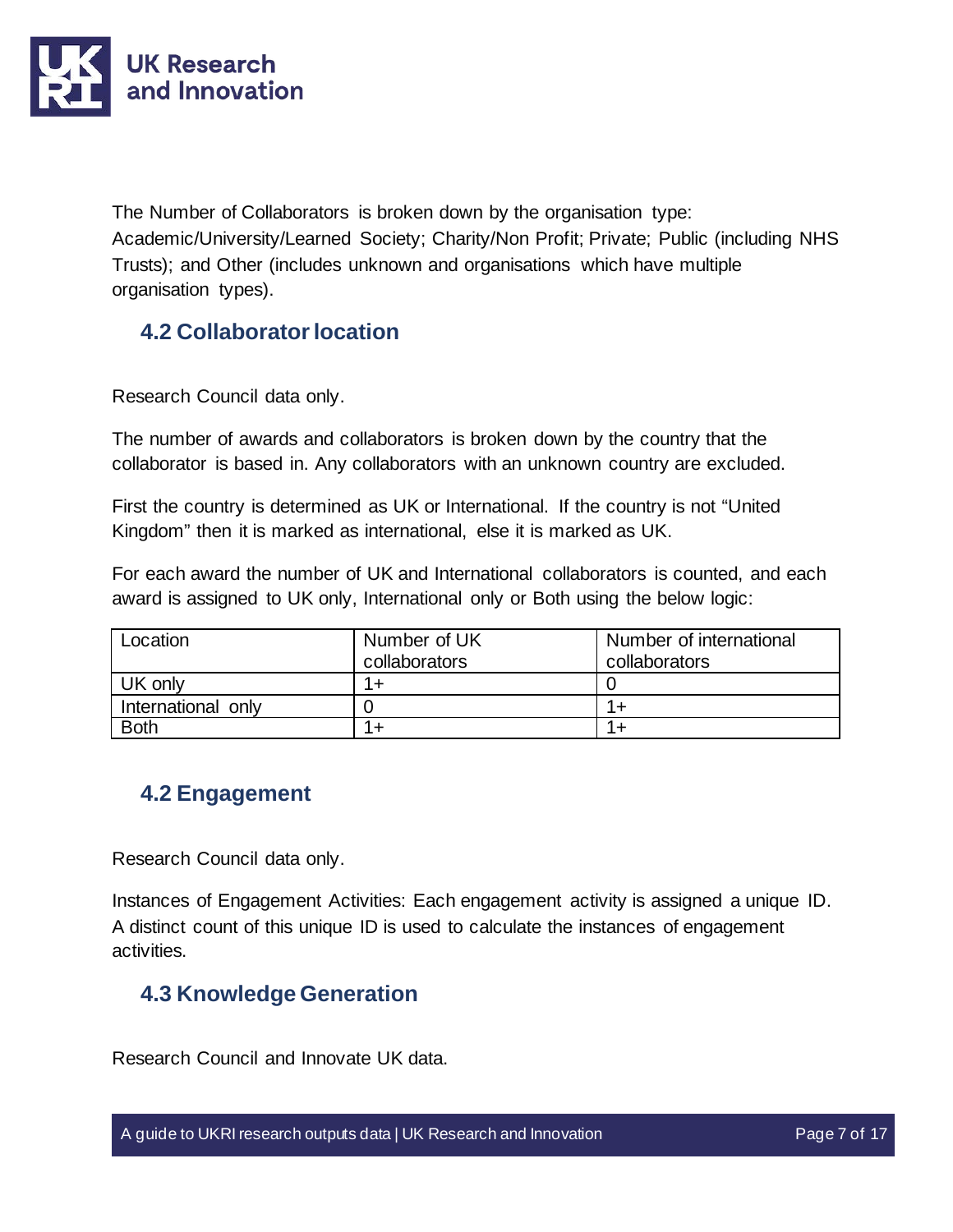

Number of publications: Each publication is assigned a unique ID. A distinct count of this ID is used to calculate the number of publications.

Types of publications: The number of publications is broken down by the publication type: Book; Book Chapter; Journal article; and Other Publication (includes monographs, consultancy reports, policy briefings, technical reports, preprints and theses).

### <span id="page-7-0"></span>**4.4 Other Knowledge Generation**

Research Council data only.

Instances of Other Knowledge Generation: each publication is assigned a unique ID. A distinct count of this ID is used to calculate the instances of other knowledge generation.

Types of Other Knowledge Generation: The instances of other knowledge are broken down by the publication type: Artistic and Creative; Medical Products, Interventions and Clinical Trials; Research Models and Databases; Research Tools and Methods; Software and Technical Products.

### <span id="page-7-1"></span>**4.5 IP**

Research Council data only.

Instances of IP: Each instance of IP is assigned a unique ID. A distinct count of this ID is used to calculate the instances of IP.

### <span id="page-7-2"></span>**4.6 Further Funding**

Research Council and Innovate UK data.

Instances of Further funding: Each instance of further funding is assigned a unique ID. A distinct count of this ID is used to calculate the instances of further funding.

# <span id="page-7-3"></span>**5. Data Processing**

A guide to UKRI research outputs data | UK Research and Innovation Page 8 of 17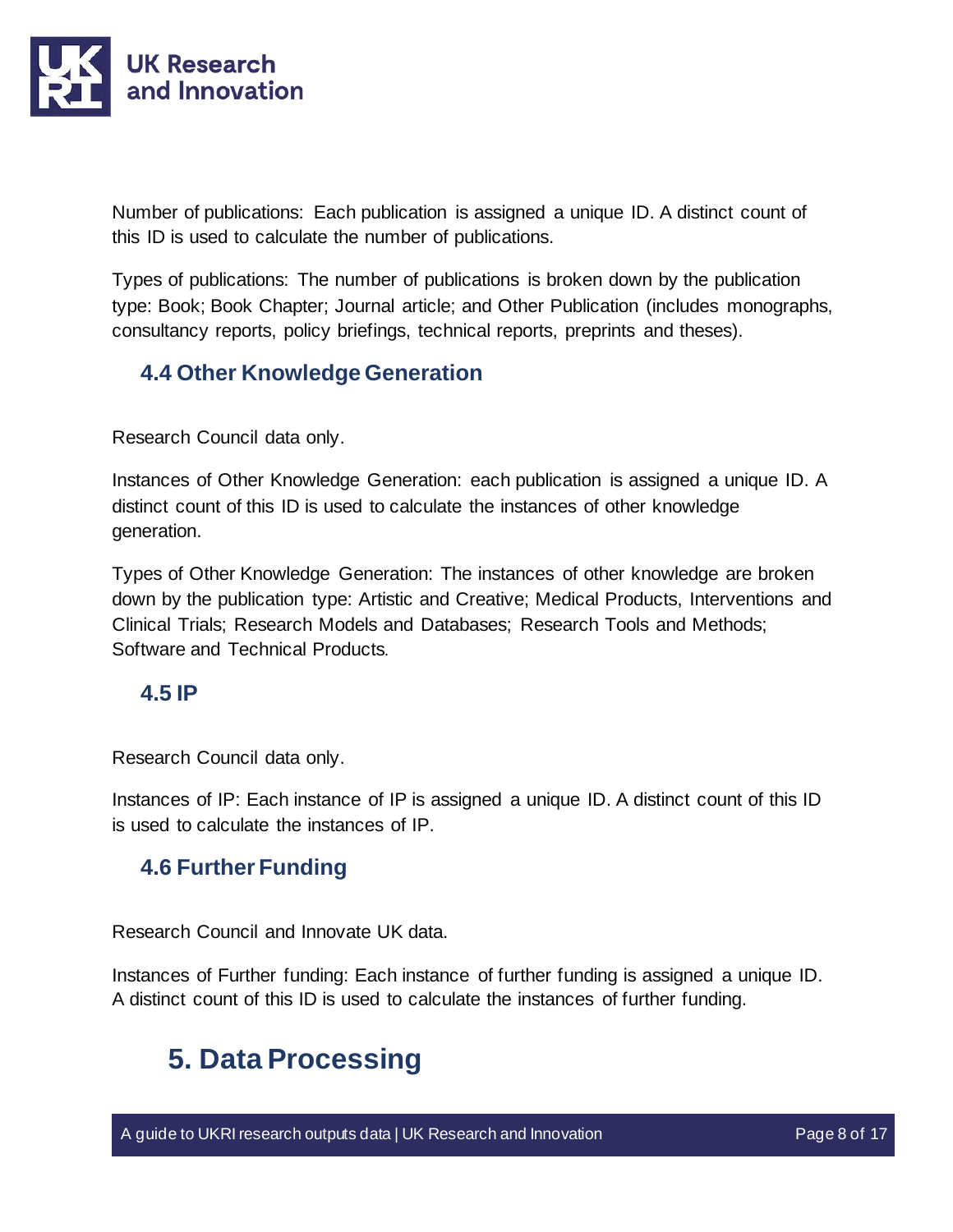

The section below outlines how the UKRI researchfish® data and Innovate outcome data is combined to produce a finalised data set for release.

## <span id="page-8-0"></span>**5.1 Data Collection**

#### **researchfish®**

Research Councils have consistently used the researchfish® system to collect outputs and outcomes data since 2014. Recipients of funding are required yearly to report emerging outputs, outcomes and impacts for the duration of their award and generally for 5 years beyond the end of the grant funding.

Once a year there is a formal submission period when researchers are required to confirm that their outcomes information is accurate and up to date. The data in this report is taken from the submission period that ended in March 2020.

The number of outputs reported changes with each submission year as new outputs can be recorded for all awards in the system. This publication is to share the updated number of outputs for awards starting between 2013 and 2019 as of the 2020 submission period.

For example, in the 2018-19 Annual Report Annex A Knowledge Generation table 76% of awards starting in 2015 reported a publication outcome. Following the 2020 researchfish® submission this has increased to 85%.

#### **Project completion form**

Innovate UK use their Project Completion Form to obtain outputs and outcomes data from their funded research. This online survey tool has been used since February 2018 and is completed once for each project towards the end of the award.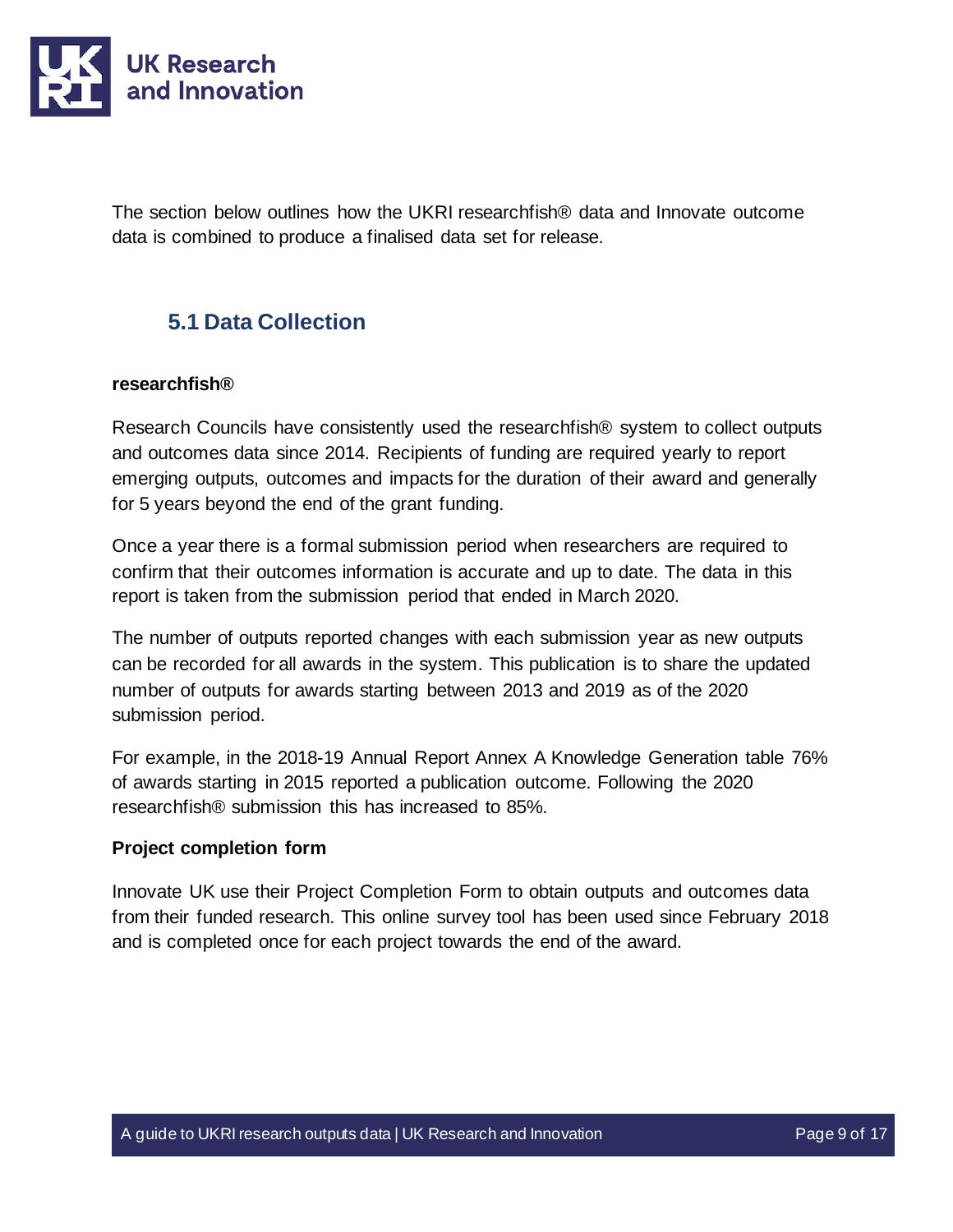

### <span id="page-9-0"></span>**5.2 Data Linking**

The two collection processes ask different questions and collect different data. There are two tables where data was able to be linked: Knowledge Generation and Further Funding.

### <span id="page-9-1"></span>**5.3 Data Removed**

Deduplication: efforts have been made to remove duplicate publications using Digital Object Identifiers (DOIs).

Where an outcome has been reported with a date before the award start date.

Where the date of an output is unknown.

This data release does not report studentship outcomes.

6 of the 16 common outcomes collected by researchfish® are not included. These are:

- Influence on Policy, Practice, Patients and the Public
- Next Destination
- Spin Outs
- Awards and Recognition
- Other Outputs & Knowledge / Future Steps
- Use of Facilities & Resources

#### <span id="page-9-2"></span>**5.4 Data Quality**

The following should be considered when reviewing the UKRI output data.

The data are self-reported by researchers and is not validated.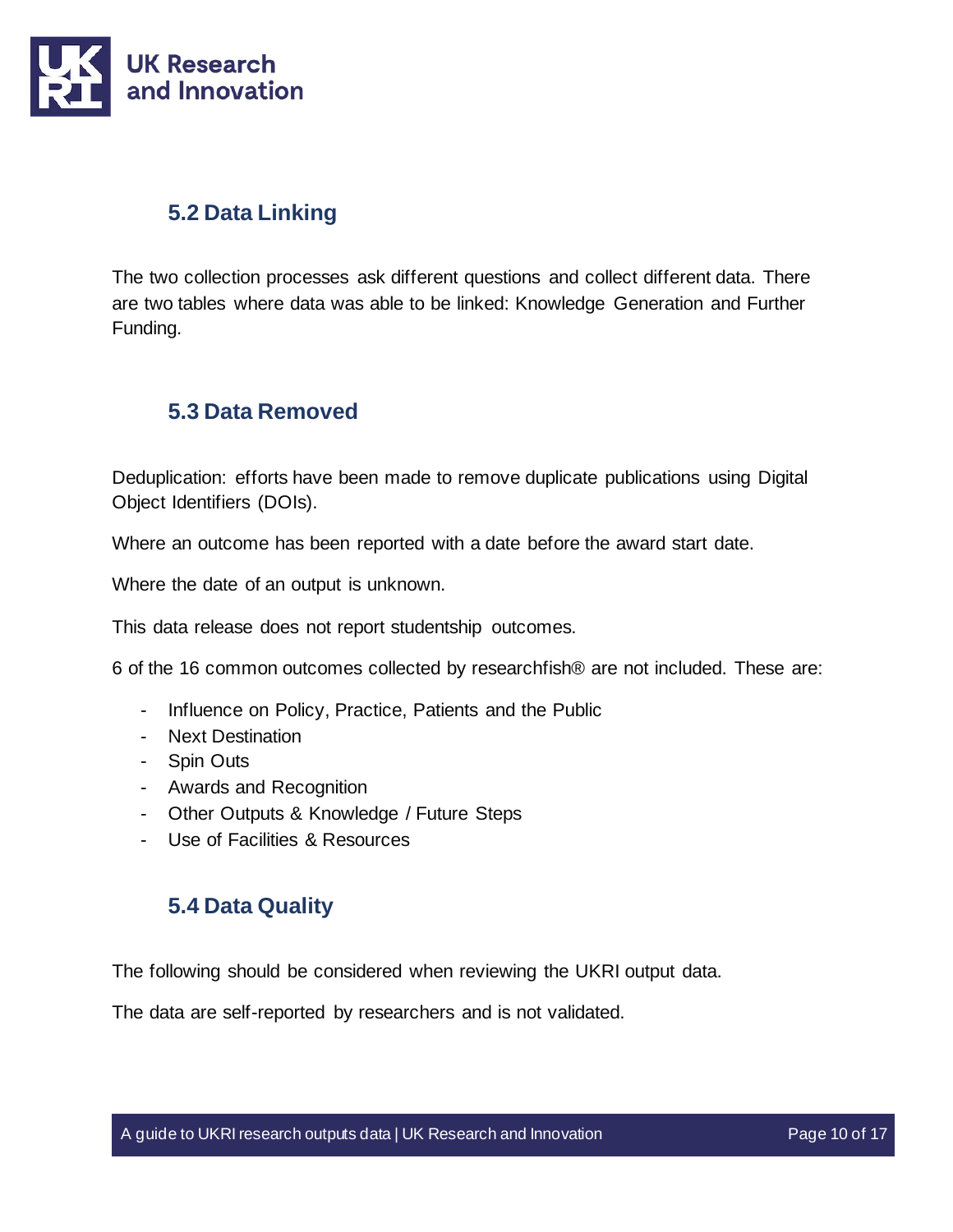

Awards starting in more recent years are expected to have fewer outputs than awards starting in older years due to the nature of research and the time lag of realising outputs and outcomes.

The data are not meant to be exhaustive of all outcomes realised.

The number of total awards available to report outputs changes over time due to internal processes for example grants changing their start dates, incorrectly classified grants being wrongly submitted as part of the set.

# <span id="page-10-0"></span>**6. Dashboard**

Alongside the data release is a dashboard showing a visual representation of the UKRI output data. The dashboards only contain data for the Research Councils.

The following calculation has been applied:

**Exponential Smoothing**: This is a predicted forecast algorithm which attempts to find a regular pattern in measures that can be continued in the future, at least 5 data points are required to estimate a trend. Simple Exponential Smoothing iteratively forecasts future values of a regular time series, from weighted averages of past values of the series. The model computes the next level or smoothed value from a weighted average of the last actual value and the last level value. The method is exponential because the value of each level is influenced by every preceding actual value to an exponentially decreasing degree—more recent values are given greater weight.

#### <span id="page-10-1"></span>**6.1 Overview**

This has high level figures for total awards with outputs; percentage of total awards in the system with outputs; value of awards with outputs and number of Research Organisations (ROs) with outputs.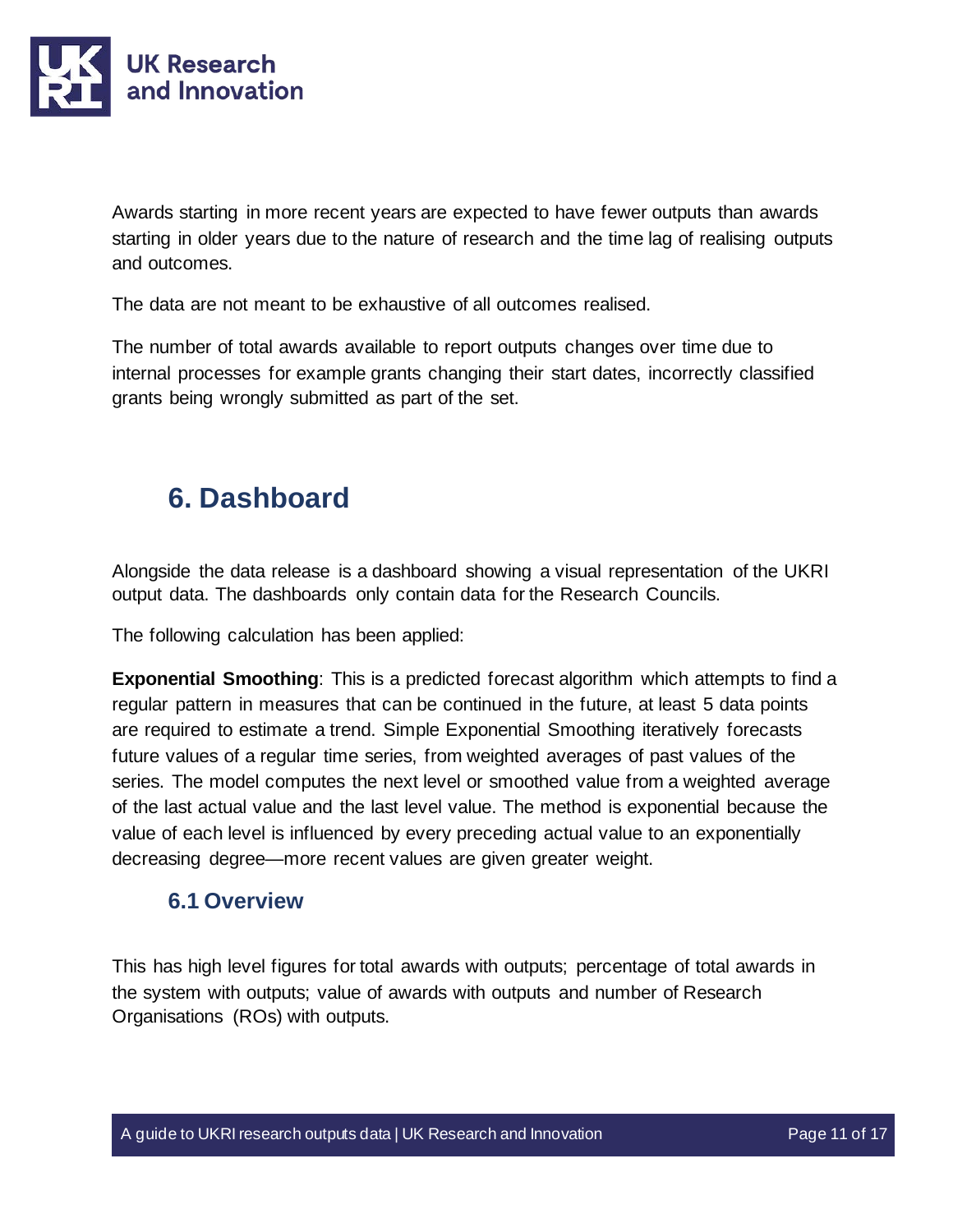

The two graphs show the number of awards with outputs and the number of outputs. The x-axis can be changed to show output type; award start date or output date. It can be filtered by output type; UKRI Council; award year; and output year.

### <span id="page-11-0"></span>**6.2 Publications**

**Number of awards with x publications:** shows the frequency distributions of publications, e.g. how many awards have 1 publication, 5 publications, 10 publications etc.

**Time-lag between award start date and publication date in years:** the frequency distributions for the length of time in years between an award starting and a publication reported, attributed to that award.

**Award year to publication year cohorts:** colour coded cohorts based on the year the award started. Shows the range of publication years for each cohort.

**% of total awards with a Publication (actual/predicted):** the percentage of the total awards in the system that have a publication attributed to them. Actual shows the figures as of 30/06/2020. Predicted forecasts the expected percentage for the latest two years using exponential smoothing.

**Average number of publications per award:** the average number of publications per award for each and all publication types.

**Number of publications:** the number of publications for each and all publication types.

### <span id="page-11-1"></span>**6.3 Collaborations**

**Map:** to show the global scale of the countries our researchers collaborate with.

**Number of awards with collaborations and collaborators:** the number of awards with collaborations, the number of collaborations with these awards and the number of collaborators with these awards.

A guide to UKRI research outputs data | UK Research and Innovation Page 12 of 17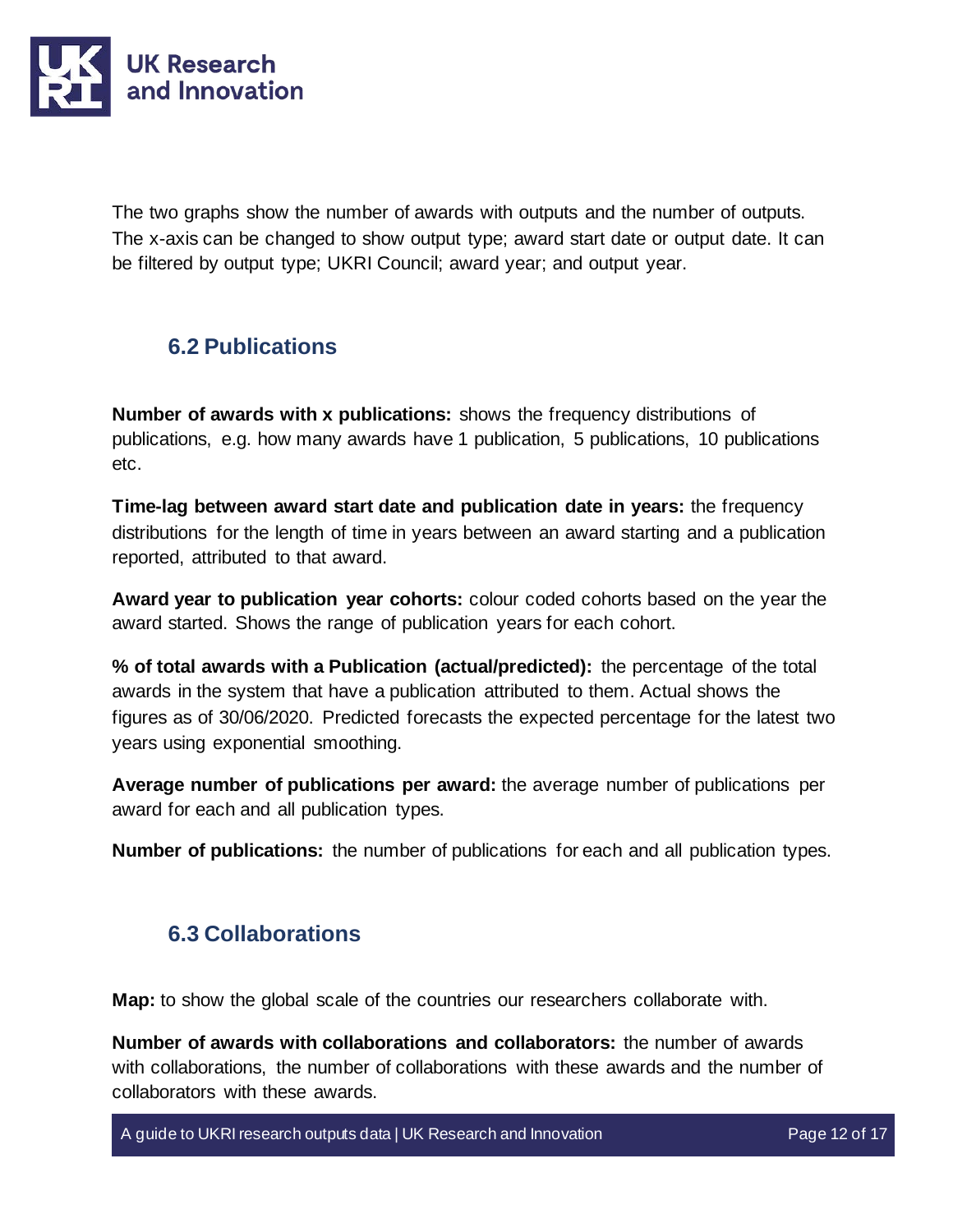

**Average number of collaborations and collaborators per award:** the average number of collaborations and collaborators per award.

**% Total Awards with a Collaboration (actual/predicted):** the percentage of the total awards in the system that have a collaboration attributed to them. Actual shows the figures as of 30/06/2020. Predicted forecasts the expected percentage for the latest two years using exponential smoothing.

**Awards involving UK or international based collaborators:** the number of awards broken down by the location of the collaborator: UK only, International only or Both.

**Collaborators based in UK or internationally:** the number of collaborators broken down by the location of the collaborator: UK only, International only or Both.

**Collaborator sector:** the number of collaborators broken down by the sector of the collaborator: Academic/University/Learned Society; Charity/Non Profit; Other (including unknown); Private; and Public (including NHS Trusts).

### <span id="page-12-0"></span>**6.4 Other Knowledge Generation**

**Number of awards with x outputs:** shows the frequency distributions of other knowledge generation, e.g. how many awards have 1 publication, 5 publications, 10 publications etc.

**Time-lag between award start date and output date in years:** the frequency distributions for the length of time in years between an award starting and a publication attributed to that award.

**Award year to output year cohorts:** colour coded cohorts based on the year the award started. Shows the range of output years for each cohort.

**% total awards with other knowledge generation (actual/predicted):** the percentage of the total awards in the system that have an instance of other knowledge generation attributed to them. Actual shows the figures as of 30/06/2020. Predicted forecasts the expected percentage for the latest two years using exponential smoothing.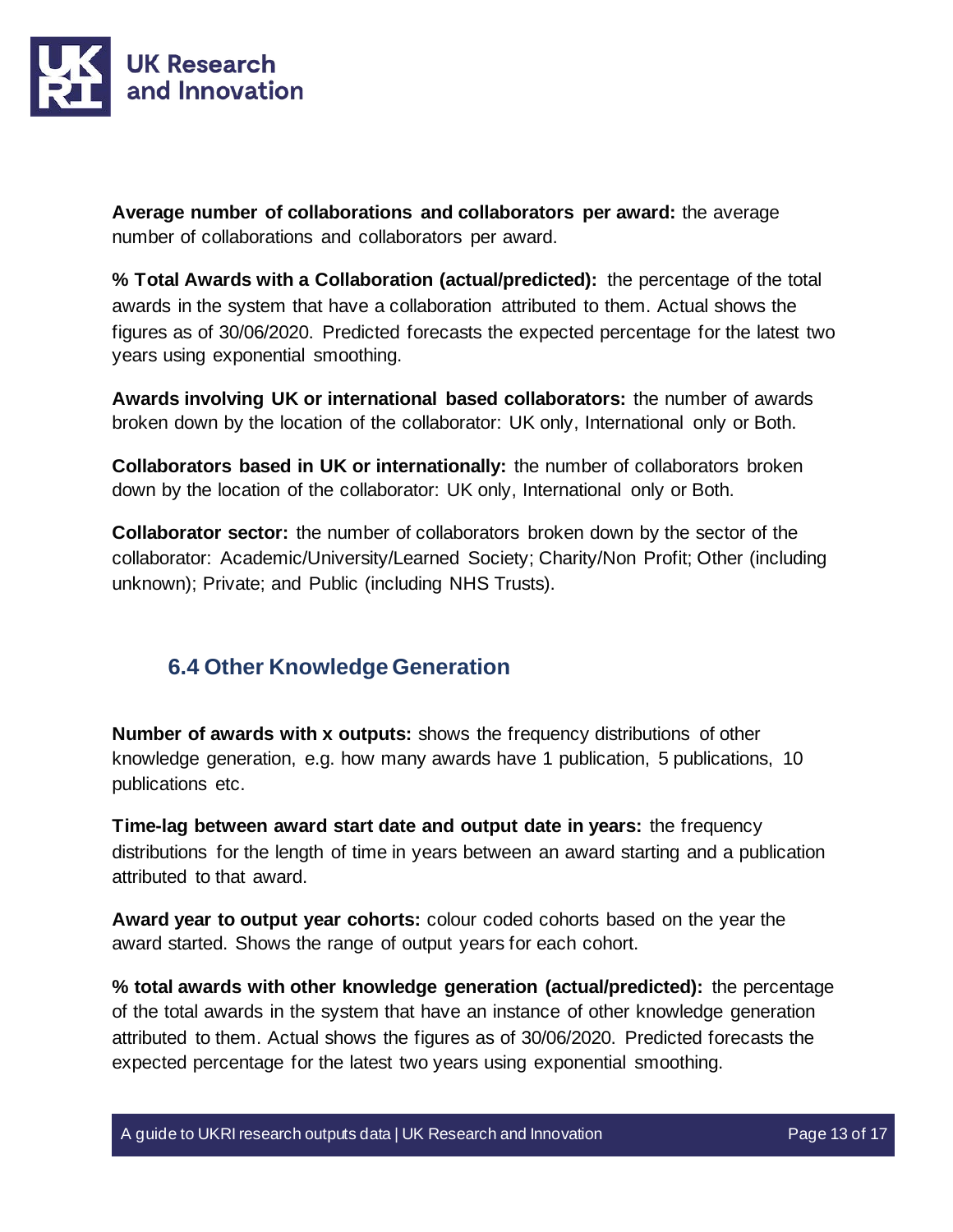

**Average number of outputs per award:** the average number of outputs per award for each and all other knowledge generation types.

**Number of outputs:** the number of other knowledge generation outputs.

### <span id="page-13-0"></span>**6.5 Engagement**

**Time-lag between award start date and engagement date:** the frequency distributions for the length of time in years between an award starting and an engagement activity attributed to that award.

**Global reach:** the number of engagement activities broken down by the reach of the engagement: Local; Regional; National; International.

**Number of engagements:** the number of engagement activities.

**Average number of engagements per award:** the average number of engagement activities per award for each and all engagement types.

**% of total awards with engagement activities(actual/predicted):** the percentage of the total awards in the system that have an engagement activity attributed to them. Actual shows the figures as of 30/06/2020. Predicted forecasts the expected percentage for the latest two years using exponential smoothing.

**Primary audience:** the number of engagement activities broken down by the primary audience: Industry/Business & Professionals; Public; Academic; Other audiences; Policymakers/Politicians; Charities.

#### <span id="page-13-1"></span>**6.6 IP**

**Number of awards with x instances of IP:** the frequency distributions for the length of time in years between an award starting and an instance of IP attributed to that award.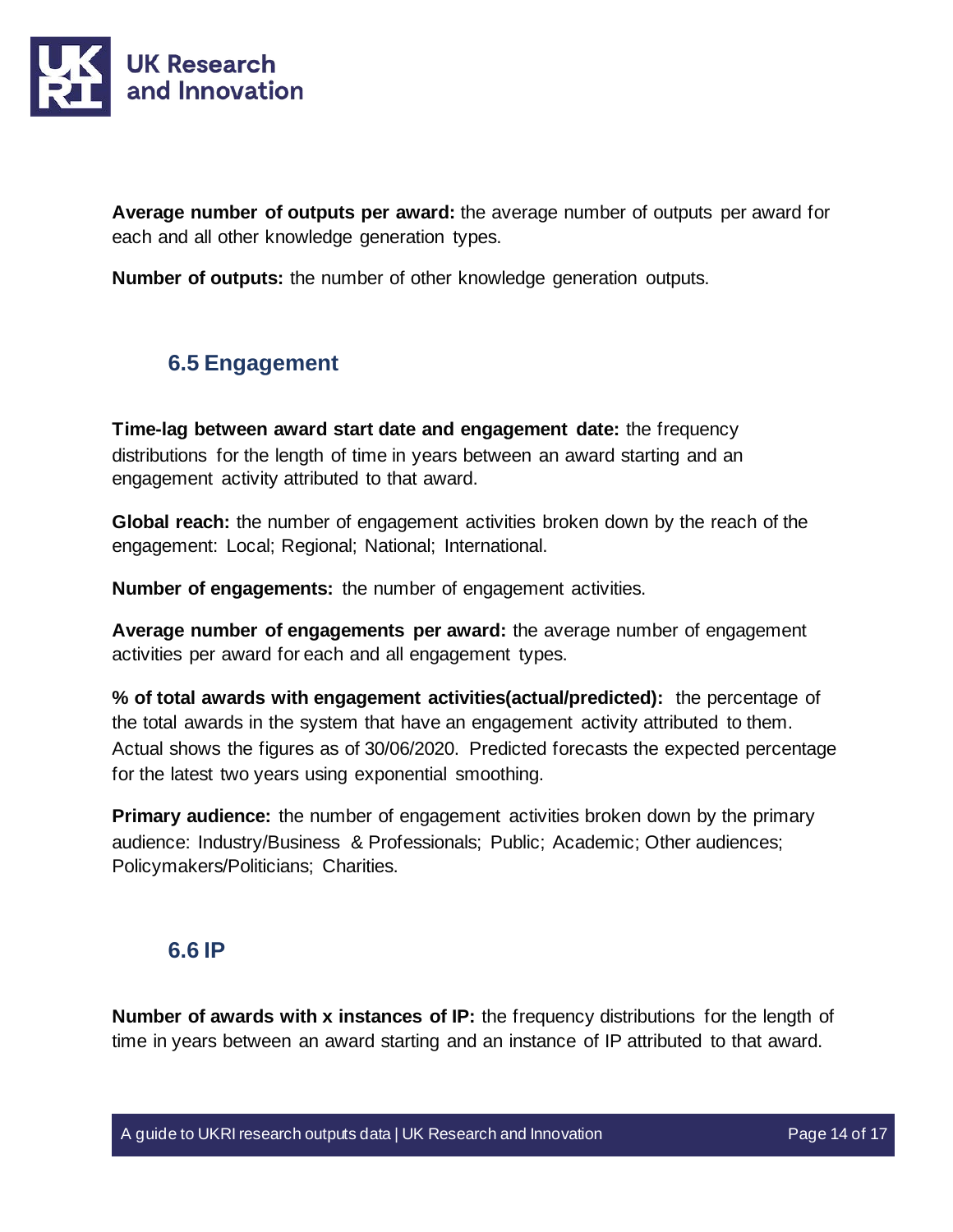

**Time taken between award start date and date protection granted:** the frequency distributions for the length of time in years between an award starting and an instance of IP attributed to that award.

**Protection granted:** instances of IP broken down by the level of protection granted.

**Average instances of IP per award:** the average instances of IP per award.

**% of total awards with IP (actual/predicted):** the percentage of the total awards in the system that have an instance of IP attributed to them. Actual shows the figures as of 30/06/2020. Predicted forecasts the expected percentage for the latest two years using exponential smoothing.

**Is the IP licenced?** instances of IP broken down by whether the IP is licensed, unlicensed or commercial in confidence.

### <span id="page-14-0"></span>**6.7 Further Funding**

**Number of awards with x instances of further funding:** the frequency distributions for the length of time in years between an award starting and an instance of IP attributed to that award.

**Time taken between award start date and further funding start date:** the frequency distributions for the length of time in years between an award starting and an engagement activity attributed to that award.

**Instances of further funding:** the instances of further funding broken down by the type of funding: Capital/infrastructure (including equipment); Fellowship; Other type; Research grant (including intramural programme); Studentship; Travel/small personal.

**Average instances of further funding per award:** average instances of further funding per award broken down for each and all funding types.

**% of total awards with further funding (actual/predicted):** the percentage of the total awards in the system that have an instance of further funding attributed to them. Actual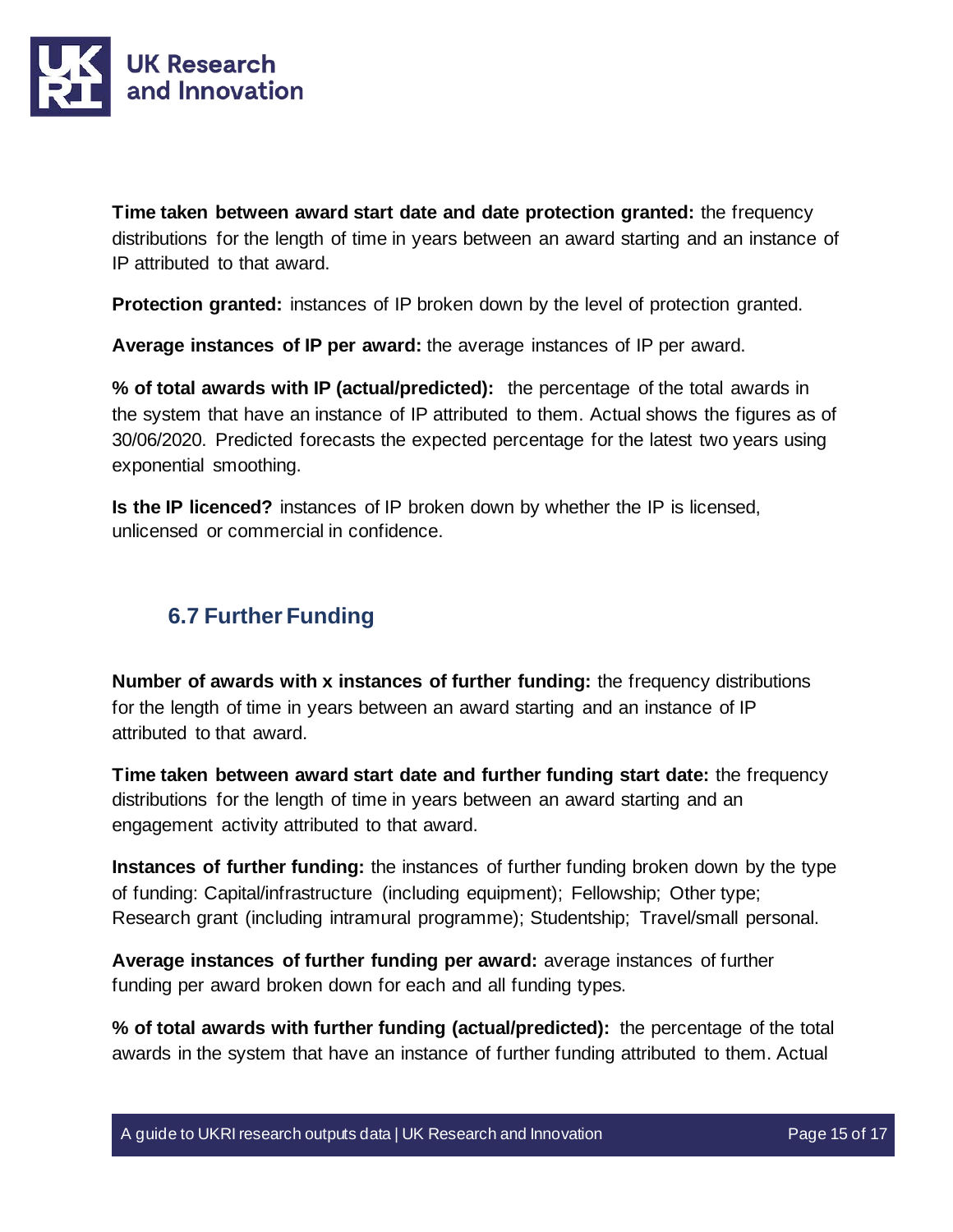

shows the figures as of 30/06/2020. Predicted forecasts the expected percentage for the latest two years using exponential smoothing.

**Map:** to show the reach of countries our researchers go on to receive further funding from.

# <span id="page-15-0"></span>**7. Contacts**

Data questions:

Contact UKRI Data Team: [data@ukri.org](mailto:data@ukri.org)

General enquiries:

Contact: 01703 44400 or communications@ukri.org